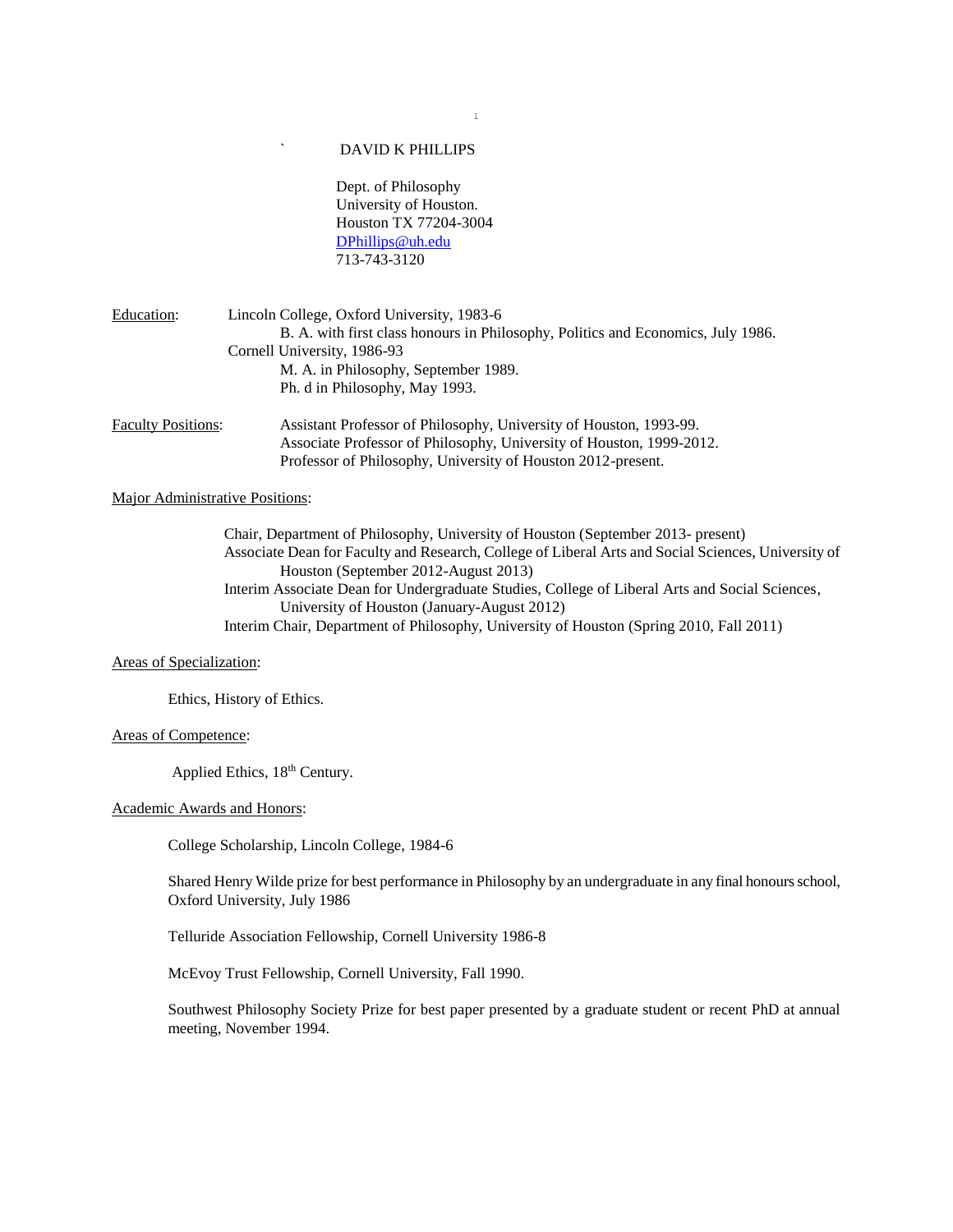### Publications:

### Books:

Rossian Ethics: W.D. Ross and Contemporary Moral Theory (Oxford University Press, forthcoming 2019)

Sidgwickian Ethics (Oxford University Press, October 2011)

(Reviews: Bart Schultz in Ethics; Rob Shaver in Journal of the History of Philosophy; Anthony Skelton in Journal of Moral Philosophy; Katarzyna de Lazari-Radek in Mind; Choice; Utilitas;)

# Articles:

"Sidgwick's Kantian Account of Moral Motivation," forthcoming in Tim Henning and Tyler Paytas, eds., Essays on Kant and Sidgwick (Routledge)

\*"Sympathy for the Error Theorist: Parfit and Mackie," Ethical Theory and Moral Practice 17 (June 2014)

\*"Sidgwickian Ethics: An Overview," and "Replies to Crisp, Shaver and Skelton," (part of a symposium on my book, Sidgwickian Ethics), Revue d'etudes benthamiennes, December 2013.

\* "The Puzzle in Sidgwick's Moral Epistemology," Revue Internationale de Philosophie, December 2013.

"Joseph Butler," International Encyclopedia of Ethics 2013.

'Sidgwick on Promises,' in Hanoch Sheinman (ed.), Understanding Promises and Agreements: Philosophical Essays, Oxford University Press, March 2011.

\* 'Mackie on Practical Reason,' Ethical Theory and Moral Practice 2007, reprinted in A World Without Values: Essays on John Mackie's Moral Error Theory (Philosophical Studies Series), ed. Richard Joyce and Simon Kirchin (Springer: Jan 2010)

\*"Hume on Practical Reason: Normativity and Psychology in Treatise 2.3.3," Hume Studies, November 2005

\*"Thomson and the Semantic Argument against Consequentialism," Journal of Philosophy, September 2003.

"Gert, Sidgwick, and Hybrid Theories of Rationality," The Journal of Value Inquiry, December 2001.

\*"Butler and the Nature of Self-Interest," Philosophy and Phenomenological Research, March 2000.

\* "Contractualism and Moral Status," Social Theory and Practice, Summer 1998.

\* "The Middle Ground in Moral Semantics," American Philosophical Quarterly, April 1998.

\* "Sidgwick, Dualism and Indeterminacy in Practical Reason," History of Philosophy Quarterly, January 1998.

\* "How to Be a Moral Relativist," Southern Journal of Philosophy, September 1997.

\* "The Foundations of Ethics and the Conflict between Liberty and Equality", in Schonsheck et.al., Liberty, Equality, and Plurality (Lawrence, KS: Univ. of Kansas Press, 1997).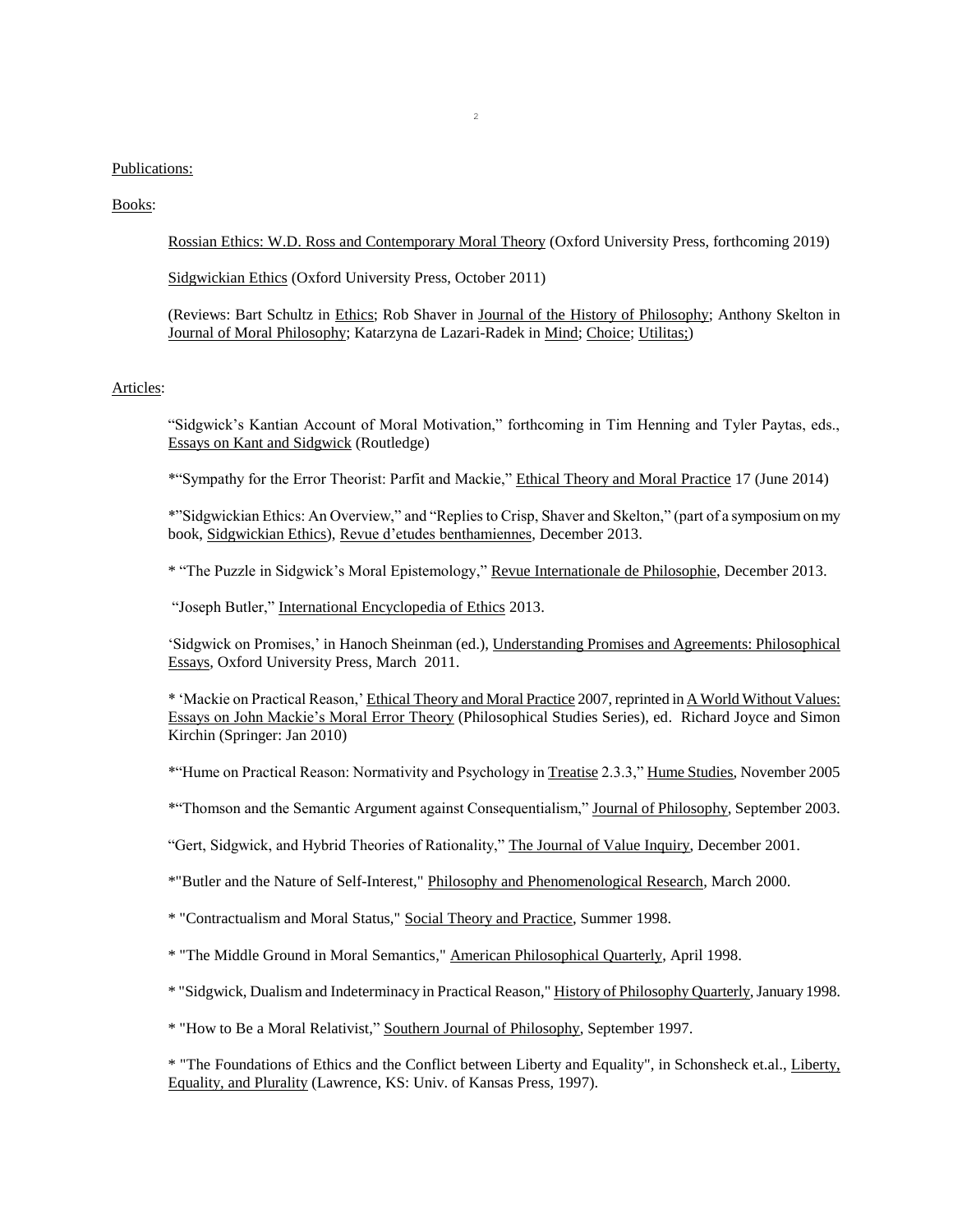\* "On Moral Relativism" Southwest Philosophy Review Vol. 11 no. 1, January 1995.

(\*indicates refereed journal article)

## Reviews and Short Encyclopedia Entries:

Review of Bart Schultz, The Happiness Philosophers: The Lives and Works of the Great Utilitarians, Notre Dame Philosophical Reviews 2017.

Review of Roger Crisp, The Cosmos of Duty: Henry Sidgwick's Methods of Ethics, Utilitas 28.4 (2016).

Review of Katarzyna de Lazari-Radek and Peter Singer, The Point of View of the Universe: Sidgwick & Contemporary Ethics, Mind 125.497 (2016).

Review of Thomas Hurka, ed., Underivative Duty: British Moral Philosophers from Sidgwick to Ewing, Notre Dame Philosophical Reviews 2012.

"Emotive Meaning," The Shorter Routledge Encyclopedia of Philosophy (New York: Routledge, 2005) (article reprinted from the longer 1998 version of the Encyclopedia)

Review of Marcel S. Lieberman, Commitment, Value, and Moral Realism, Philosophical Review, April 2001.

Review of Michelle Moody Adams, "Fieldwork in Familiar Places," Philosophical Review, July 1999.

"Emotive Meaning," The Routledge Encyclopedia of Philosophy (1998).

Review of Paul Anand Foundations of Rational Choice Under Risk, The Philosophical Review July 1995.

Review of Dan Hausman, The Inexact and Separate Science of Economics, The Philosophical Review April 1994.

### Grants:

**Title:** *EESE: Experiencing Ethics*

**Sponsors:** National Science Foundation (grant # IIS-1135357)

**Investigators:** Ioannis Pavlidis (PI), Ioanna Semendeferi (co-PI), Dov Liberman (co-PI), David Phillips (co-PI)

**Performance Period:** 09/01/2011 – 08/31/2014

**Funding:** \$299,325

**Description:** This education project introduces novel science ethics coursework at the University of Houston (UH) that features three levels, Theoretical/Case Studies/Experiential. The theoretical level identifies and explains central moral issues and principles relevant to research ethics. This is followed by dialectical investigations of famous cases in science ethics. The coursework culminates with the experiential level, an ethics practicum with emphasis on topics of peer review and human/animal experiments – two cornerstones of modern research life.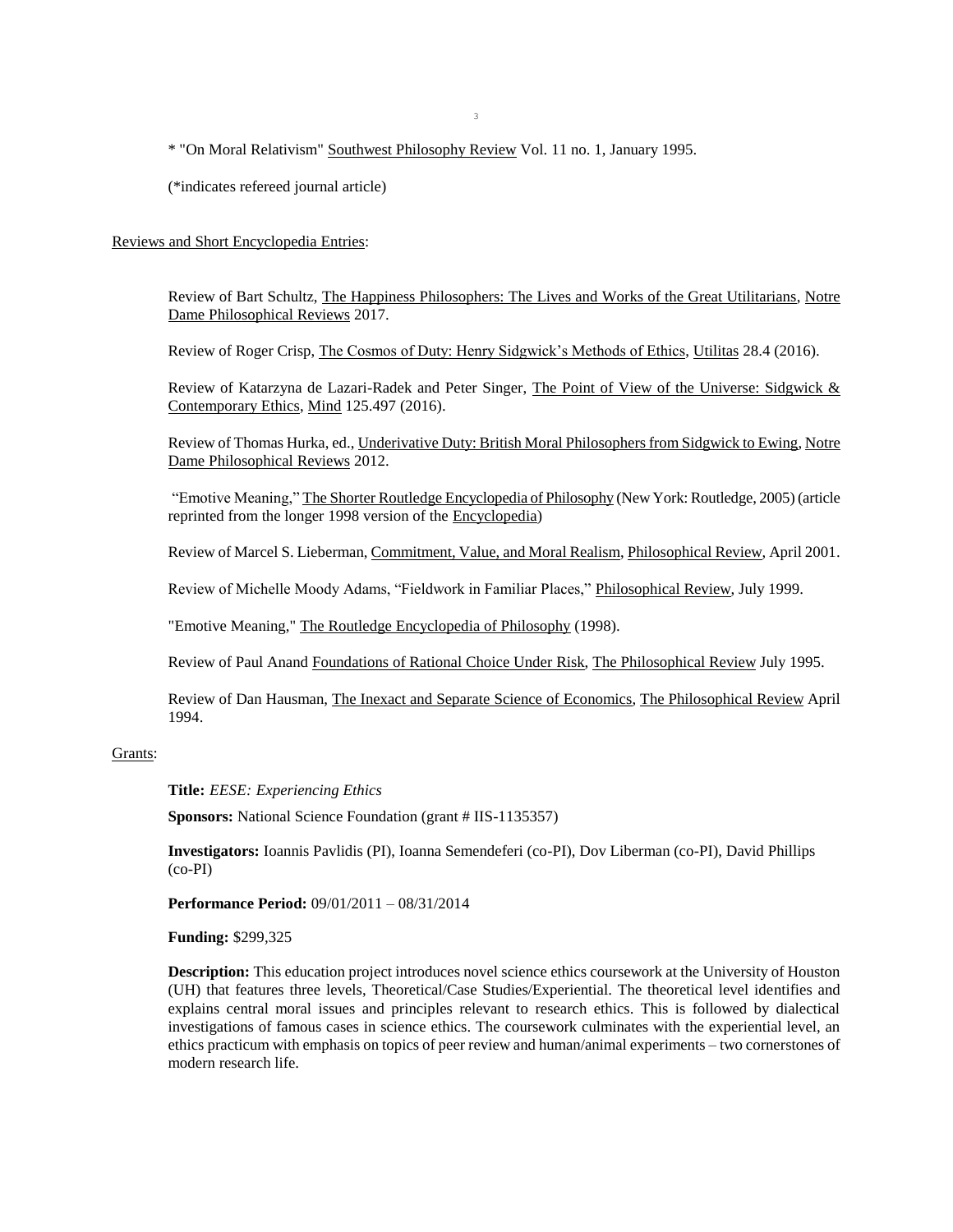#### Presentations and Conference Papers:

Rocky Mountain Ethics Congress August 2018: "Sidgwick on Moral Motivation".

TwinStar Conference, LoneStar College CyFair, February 2018: "The Best of Sidgwick and Ross".

APA Eastern Division January 2018: (invited) Comments on Tyler Paytas, "Sidgwick's Critique of Deontology: Scrupulous Fairness or Serpent-Windings?"

Sidgwick Symposium, Rocky Mountain Ethics Congress August 2017: "The Best of Sidgwick and Ross".

Conference on Sidgwick and Kant, University of Stuttgart, May 2016 (invited): "Sidgwick on Practical Reason."

Book Symposium on Thomas Hurka, British Ethical Theorists from Sidgwick to Ewing, APA Pacific Division, San Francisco, March 2016 (invited). "Conceptual Minimalism and the Choice of Conceptual Schemes."

Book Symposium on Kasia de Lazari-Radek and Peter Singer, The Point of View of the Universe: Sidgwick and Contemporary Ethics (Rotman Institute of Philosophy, Western University, September 19 2015; invited): "Unfairness, Benevolence, and Evolution."

Rocky Mountain Ethics Congress August 2015: "Deontology Without Paradox."

APA Pacific Division, San Diego, April 2014: (invited) Comments on Terry Kelly, "Promises, Practices, and Persuasion".

Sidgwick Workshop, University of Hamburg, January 2014 (invited): "Sidgwick, Ethics and Evolution"

Rocky Mountain Ethics Congress, August 2013: Comments on Colin Hickey, "Reactive Attitudes, Responsibility, and Structural Injustice."

International Society for Utilitarian Studies, Stern School of Business, NYU, August 2012: "Some Responses". Part of a Symposium on my book, Sidgwickian Ethics. (Other participants: Roger Crisp, Oxford University; Robert Shaver, University of Manitoba; Anthony Skelton, University of Western Ontario).

Joint Session of the Aristotelian Society and the Mind Association, University of Sussex, England, July 2011: "The Puzzle in Sidgwick's Moral Epistemology."

Rocky Mountain Ethics Congress, August 2010: "Error Theory and the New Non-Naturalism".

Hume and His Critics Conference, Baylor University, Spring 2005: "Hume on Practical Reason"

A.P.A. Eastern Division, December 2003: (invited) Commentary on David Merli, "Disagreement and Convergence: Naturalist Realism's Semantic Problem".

Mid-South Philosophy Conference, February 2003: "Why Moore's Questions Are Really Open: Indexicality, Normativity and Goodness."

Rice University, April 2001: "How to be a Skeptic about Practical Reason."

APA Pacific Division, March 2001: Commentary on "Rights as Moral Conclusions."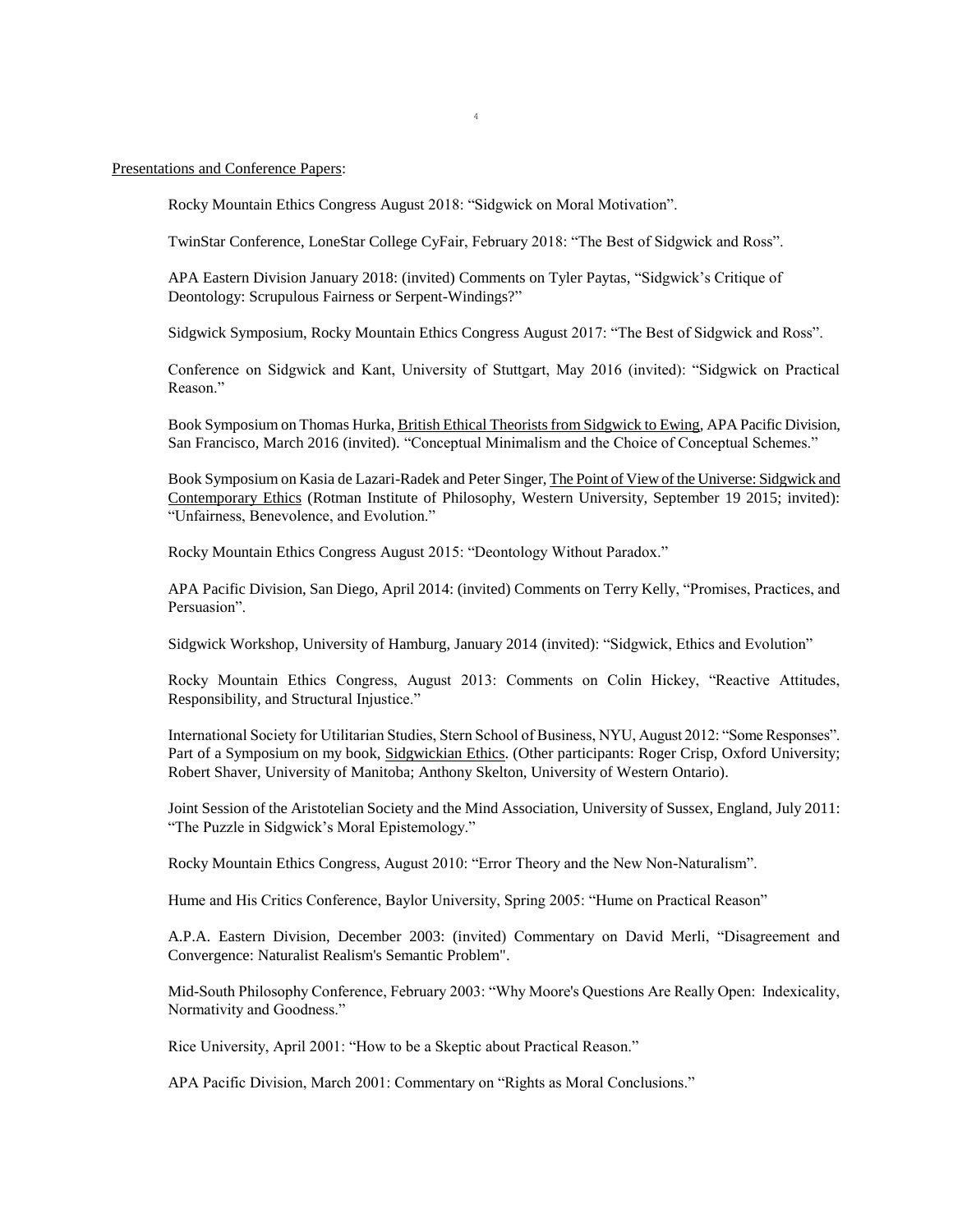Utilitarianism 2000, Winston-Salem, March 2000: "Thomson and the Semantic Argument against Consequentialism"

American Philosophical Association, Pacific Division, March 1998: "The Middle Ground in Moral Semantics".

American Philosophical Association, Pacific Division, March 1997: "How To Be a Moral Relativist".

American Philosophical Association, Pacific Division, March 1996: "Sidgwick, Dualism and Indeterminacy in Practical Reason".

Southern Methodist University, Easterwood Lecture, October 1995 (invited): "Relativism and Indeterminacy in Ethics".

Conference on Value Inquiry, April 1995: "Public and Private Reason".

Southwest Philosophy Society, November 1994: "On Moral Relativism".

Amintaphil Conference, November 1994: "Narveson on Liberty, Equality, and Distributive Justice".

#### Service at the University of Houston:

# **University**

Faculty Senate Representative, Fall 2008-Fall 2012.

Member, Faculty Senate Budget Committee, 2011.

Member, Faculty Senate Educational Policies and Student Affairs Committee, Fall 2008-Fall 2010.

Member, University Scholarship Committee, (An appointed committee that meets weekly to administer university merit scholarship programs), Fall 2003-Fall 2007, Fall 2011-Spring 2012.

College (College of Liberal Arts and Social Sciences ("CLASS"), 2000-present; College of Humanities, Fine Arts and Communication("HFAC"),1993-1999):

Member, RM Lence Teaching Award Committee, Spring 2011.

Chair, CLASS Governance and Advisory Committee, Fall 2003-Fall 2007. (This is the college committee responsible for college governance and bylaws, and, together with the Chairs and Directors Committee, for consulting with the Dean on college policy. The Chair is elected by the committee's members.)

Member, CLASS Governance and Advisory Committee, Fall 2001-Fall 2003.

Member, CLASS Undergraduate Studies Committee, Fall 2001-Fall 2005. (1 1\2 hour meetings approximately once every two weeks, covering undergraduate curricular issues).

Member, HFAC Undergraduate Studies Committee, Fall 1994-2000 (Ditto)

Member, HFAC Faculty Development Leave Committee, Fall 2000.

5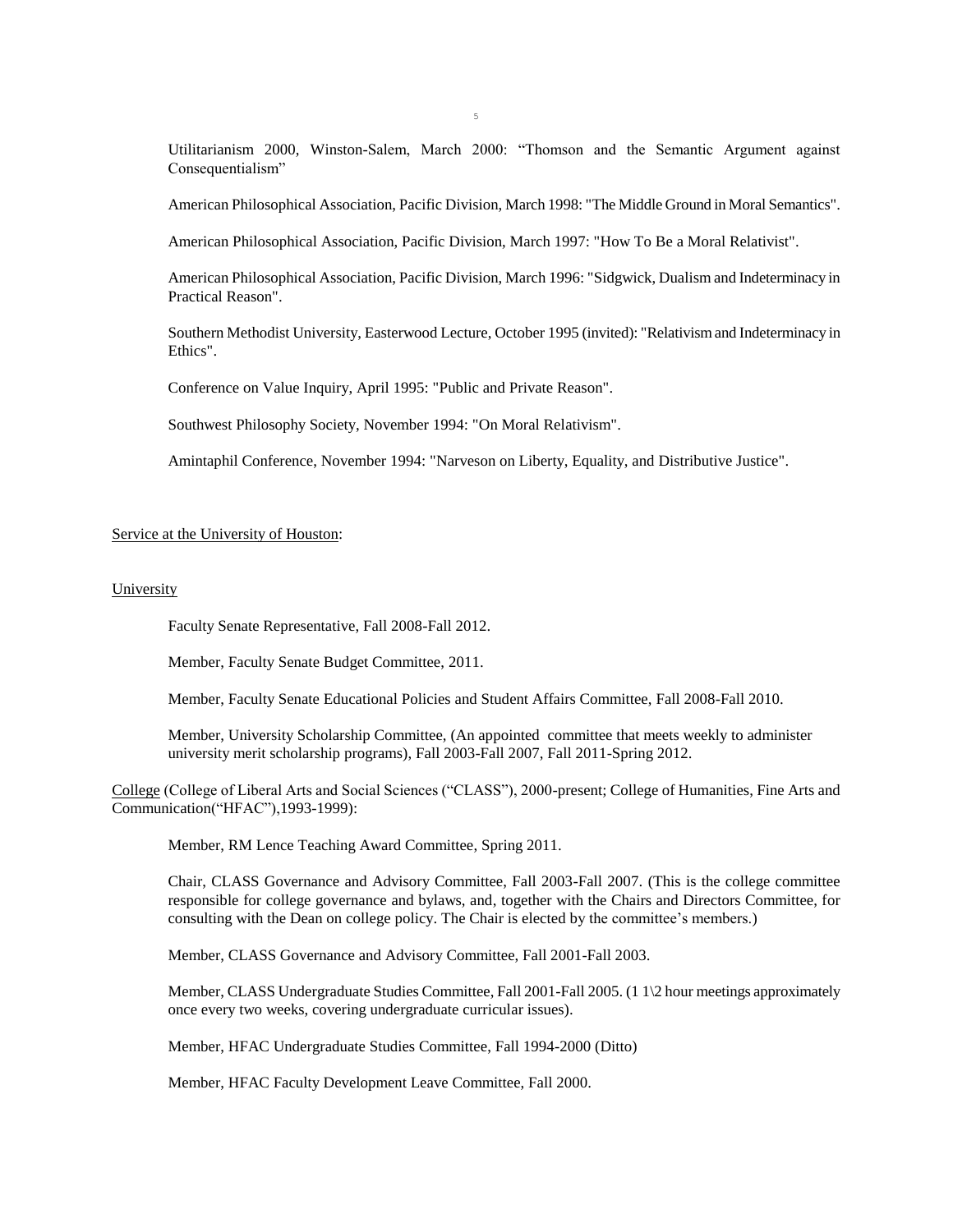### Member, HFAC Exploratory Committee on Master of Liberal Arts, Fall 1995-Spring 1996.

#### **Department**

Chair, Search Committee, Fall 2010-Spring 2011

Faculty Undergraduate Advisor, Philosophy Dept., Fall 1999-Fall 2007.

Chair, Search Committee for Joint Ethics Search with Honors College, Fall 2007-Spring 2008;

Member, Philosophy Department Merit Committee, Spring 2004-Spring 2011. (This is an elected position. The Merit Committee is responsible for evaluating and categorizing faculty performance to determine merit raises)

Chair, Yoes Scholarship Committee, Philosophy Department, 2000-2001

#### Other Professional Service:

Manuscript Referee for Journals including: Philosophical Review, Ethics, Philosophy and Economics, Journal of the History of Philosophy, Pacific Philosophical Quarterly, Australasian of Philosophy, Journal of Philosophical Research, Nous, Ethical Theory and Moral Practice.

Manuscript Referee for Book Publishers Oxford University Press, McGraw-Hill, Simon and Schuster, and Broadview Press.

Presentation on Affirmative Action for Humanist Conference, University of Houston, 1996.

Presentation for Humanists of Houston, Summer 2004

Multiple presentations at Lee High School for Houston Independent School District Inservice training program for teachers of the Gifted and Talented, 2000-2006.

# Teaching

Regular Courses Taught:

Introductory: Introduction to Ethics (every semester for many years, in both classroom and distance education formats)

Advanced Level: Classics in the History of Ethics (4 versions: Hobbes, Butler and Sidgwick; Hume and Kant; Kant, Mill and Sidgwick; Mill, Sidgwick, Moore and Ross); Contemporary Moral Issues; 18<sup>th</sup> Century Philosophy (Hume and Kant)

Graduate Seminars: Contemporary Metaethics; Ethical Intuitionism; Sidgwickian Ethics; Morality, Reason, and Self-Interest; Agent-Relative Reasons.

#### Master's Thesis Supervision:

Completed Graduate Theses Supervised as Committee Chair: